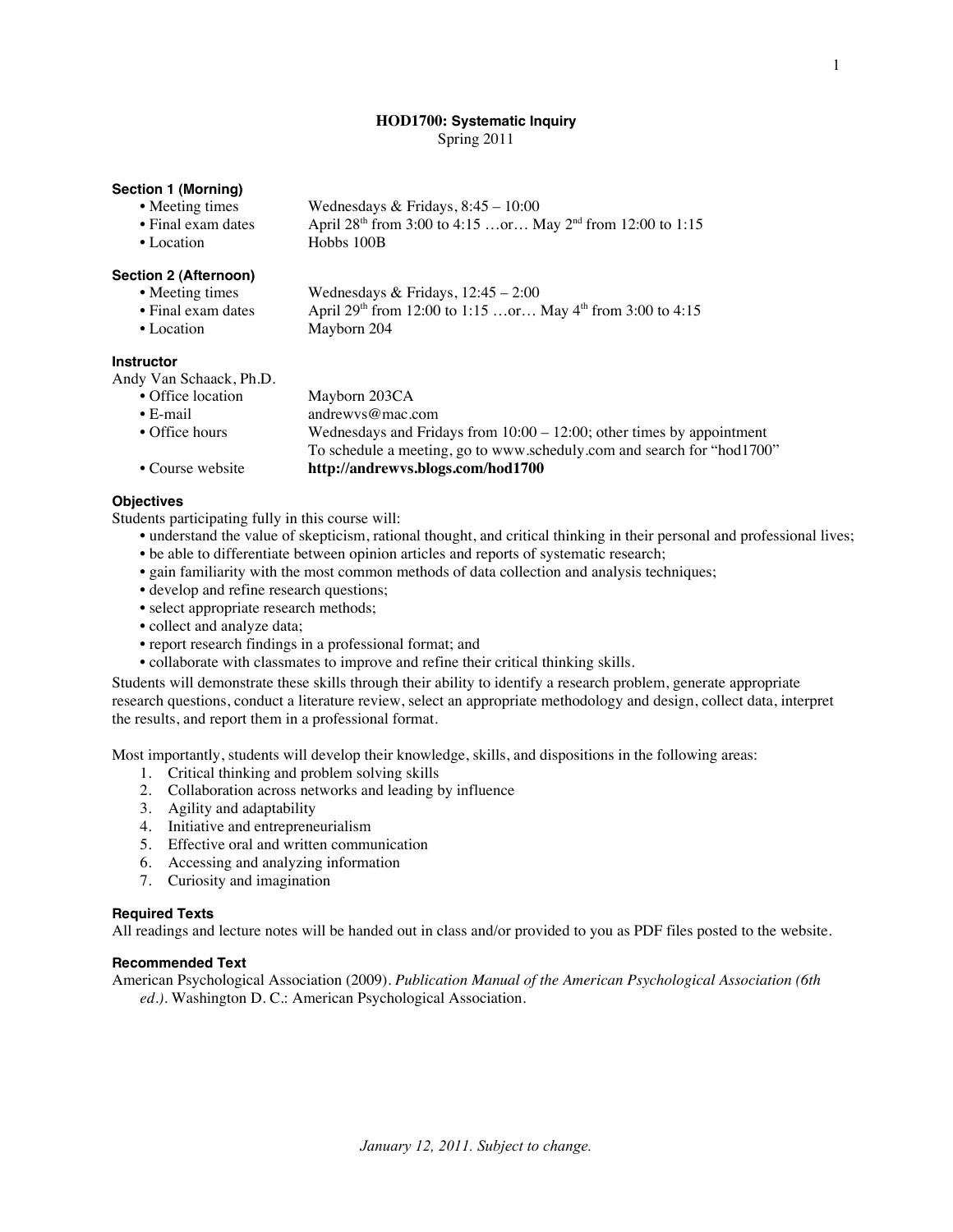## **Assignments: Guidelines for Submission, Descriptions, and Grading**

*Guidelines for Completing and Submitting Homework Assignments*

- All homework assignments are to be typed on a computer, printed out, and turned in by hand.
- The following assignments must *also* be turned in through Safe Assignment on the class Blackboard website:
	- *Literature Review*
	- *Critical Review of a Research Article*
	- *Group Research Project*

Just to be clear: These three assignments are to be turned in by hand *and* submitted through Safe Assignment. Both must be turned in by the due date and time in order to avoid late penalties.

- **• You must work on** *ALL* **of your assignments independently. The only assignment where group work is acceptable is the** *Group Research Project.* **Think of each assignment as an open book, open note exam. If you have questions about an assignment, ask the instructor.**
- **• You** *may not* **submit an assignment for this class—in whole or part—that was prepared and/or submitted for another course.**
- The *Literature Review* and *Group Research Project* are to be formatted according to APA 6th ed. guidelines.
- **All assignments are to be turned in prior to 2:30pm** on the dates indicated in the schedule. You can hand in your assignment during class or slide it under the door to the instructor's office (Mayborn 203CA).
	- One-half grade level will be deducted from assignments that are less than 30 minutes late.
	- One full grade level will be deducted from assignments for each day an assignment is late.
	- *–* If you are sick, or out of town, or for any other reason cannot turn in an assignment personally, you must ask a fellow classmate or friend to turn it in for you. I will not accept assignments sent as email attachments with the exception of the *Group Research Project*.

#### *Description of Assignments*

# 1. Plagiarism Certification

Please complete the online tutorial and test at the website below and submit a printed copy of your "Confirmation Certificate." Make sure to fill out all the fields at the bottom of the certificate—including your signature.

https://www.indiana.edu/~istd/

### 2. Literature Search and APA Formatting Lab

You will develop two research questions—one that could be researched using qualitative methods and the other using quantitative methods—and write them out using the formulas presented in class.

In addition, you will practice searching for research articles relevant to *one* of these questions. Please find at least three relevant articles, analyze each to determine the three key elements of the underlying research question, and provide references for each of them according to APA 6th edition guidelines. Keep the *Literature Review* and *Group Research Project* in mind as you search for articles—if you find more than three useful articles, keep record of them.

# 3. Institutional Review Board (IRB) Certification

Please complete the *Social Behavioral Investigators and Key Personnel* unit in the *Collaborative Institutional Training Initiative* (CITI) online training program and submit a printed copy of your "Certificate of Completion." www.citiprogram.org

#### 4. Literature Review

You will conduct a review of the literature (including an Introduction section) on a research topic of your choice. Your final paper must be between 10 and 13 pages in length (including cover sheet, Abstract, and References section) and cite at least 10 peer-reviewed scientific publications. (You may also cite non peer-reviewed publications—magazines, newspapers, websites, and books—but the number of peer-reviewed articles must be 10 or greater.) If you choose to conduct a *Group Research Project*, your (or one of your group members') *Literature Review* will be the first 10 pages of the final 20-page report.

#### 5. Critical Review of a Research Article

You will select one research article from among four choices offered and critically analyze it using the questions provided to you.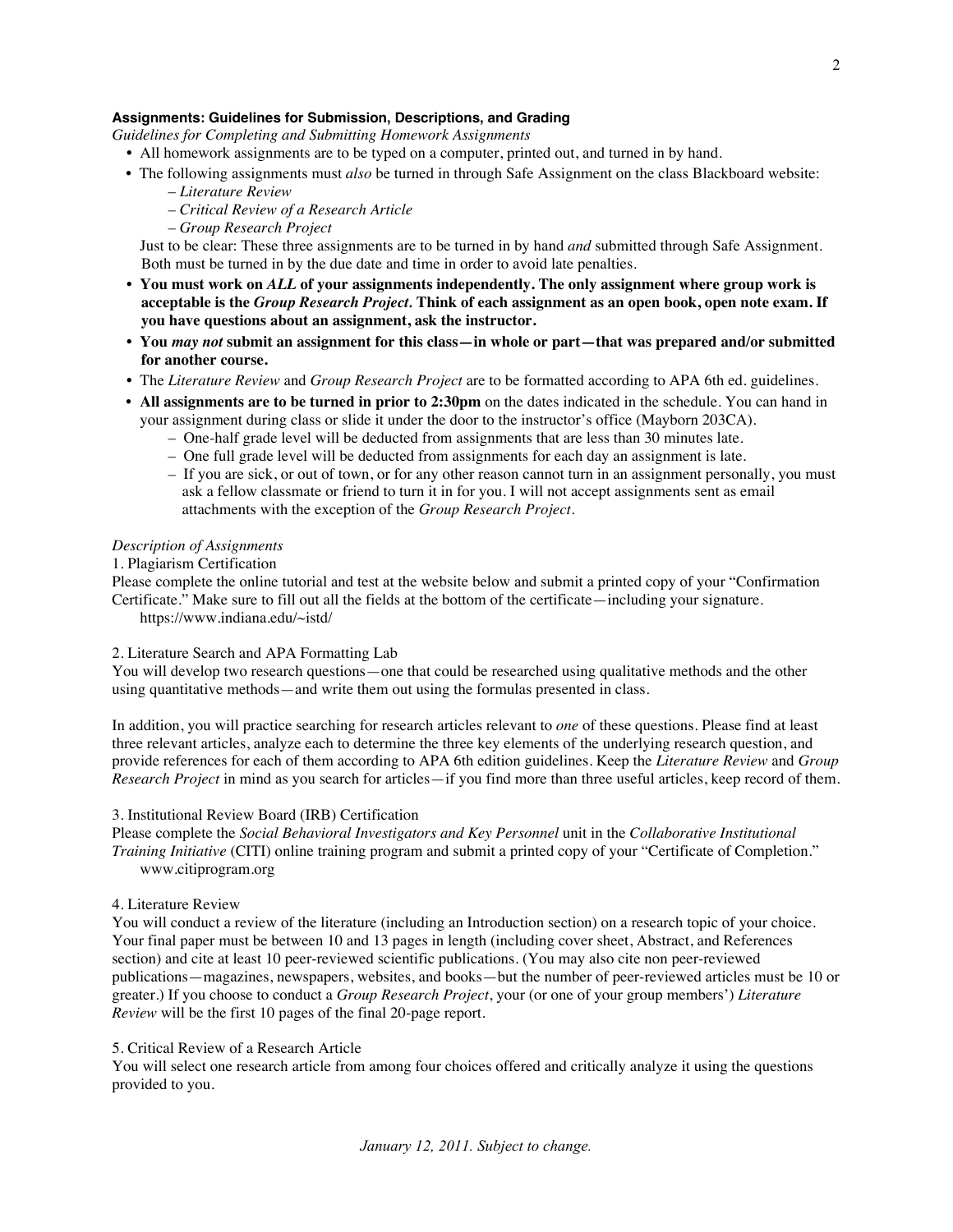# 6. Group Research Project

**You have the option to take part in a group research project** *or* **you may take the Final Exam.** For the *Group Research Project,* you would work collaboratively in a group of up to four students. You would select a research question; conduct a review of the literature; design a study; collect data, analyze and interpret it; and report your findings in a professional format. The goal of this class is teach you how to conduct and critically evaluate research, accordingly, the class will take you progressively through the steps required to complete your *Group Research Project*. Your final project report must be between 20 and 25 pages in length (including cover sheet, Abstract, and References section). 25% of your grade for this assignment will be based on peer evaluations.

#### 7. Professional Disposition

Five points of your final grade (one-half grade level) will be determined by your disposition throughout the semester. See page six of this syllabus for details.

#### *Point Values for Assignments, Quizzes, and Exams*

| Reading Quizzes (12 @ 1 point apiece, <i>drop 2 lowest</i> ) 10 points |
|------------------------------------------------------------------------|
|                                                                        |
|                                                                        |
|                                                                        |
| Active Participation in In-Class Demonstration I 5 points              |
|                                                                        |
|                                                                        |
| Active Participation in In-Class Demonstration II  5 points            |
|                                                                        |
| Final Exam or Group Research Project  15 points                        |
|                                                                        |
| 100 points                                                             |

#### *Letter Grade Ranges*

| $A+97-100$    | $B+87-89$     | $C_{+}$ 77 – 79 | D+ $67-69$  |
|---------------|---------------|-----------------|-------------|
| A $93 - 96$   | $R = 83 - 86$ | $C \t 73 - 76$  | D $63 - 66$ |
| $A - 90 - 92$ | $B - 80 - 82$ | $C - 70 - 72$   | D- $60-62$  |
|               |               |                 | F Below 60  |

Note: The first decimal place of your *final score* (0*.*5 or greater) will be rounded up. For example, an 89.5 will be rounded up to 90.0. A final score of 92.2 will *not* be rounded up to 93.0. Scores for individual assignments, quizzes, and exams will *not* be rounded up.

#### **Quality of Work and Grading**

A grade of *A* is earned for **exceptional** work. Students who earn grades of *A+, A,* and *A-* are at the top of the class. A grade of *B* is earned for **good** work. I expect that many students will receive *B*s because not every student is exceptional—by definition. A grade of *C* is earned for **inadequate** work where important elements are missing or where substantial improvement is required. *D*s and *F*s are received when it is evident little or no effort was put forth.

#### **Request to Regrade an Assignment or Exam**

You may request that an assignment or exam be regraded by resubmitting it with a typed cover sheet (including your full name, section number, and date) explaining your rationale for regarding. *Requests must be submitted no later than two weeks following the date the assignment or exam was returned to the class.* Note: I will regrade your *entire* assignment or exam so it is possible for your overall grade to fall.

#### **Accommodation for Students with Disabilities**

Vanderbilt University is committed to equal opportunities in education for all students. This includes students with documented physical disabilities and documented learning disabilities. It is the responsibility of the student to contact the instructor by the end of the first week of class each semester to provide documentation from the Opportunity Development Center (ODC) regarding approved accommodations. *Note: Students whose accommodation includes extra time for exams are responsible for scheduling their exams through the ODC. These exams must be taken on the same date and the same time as the exams taken by the students in their section.*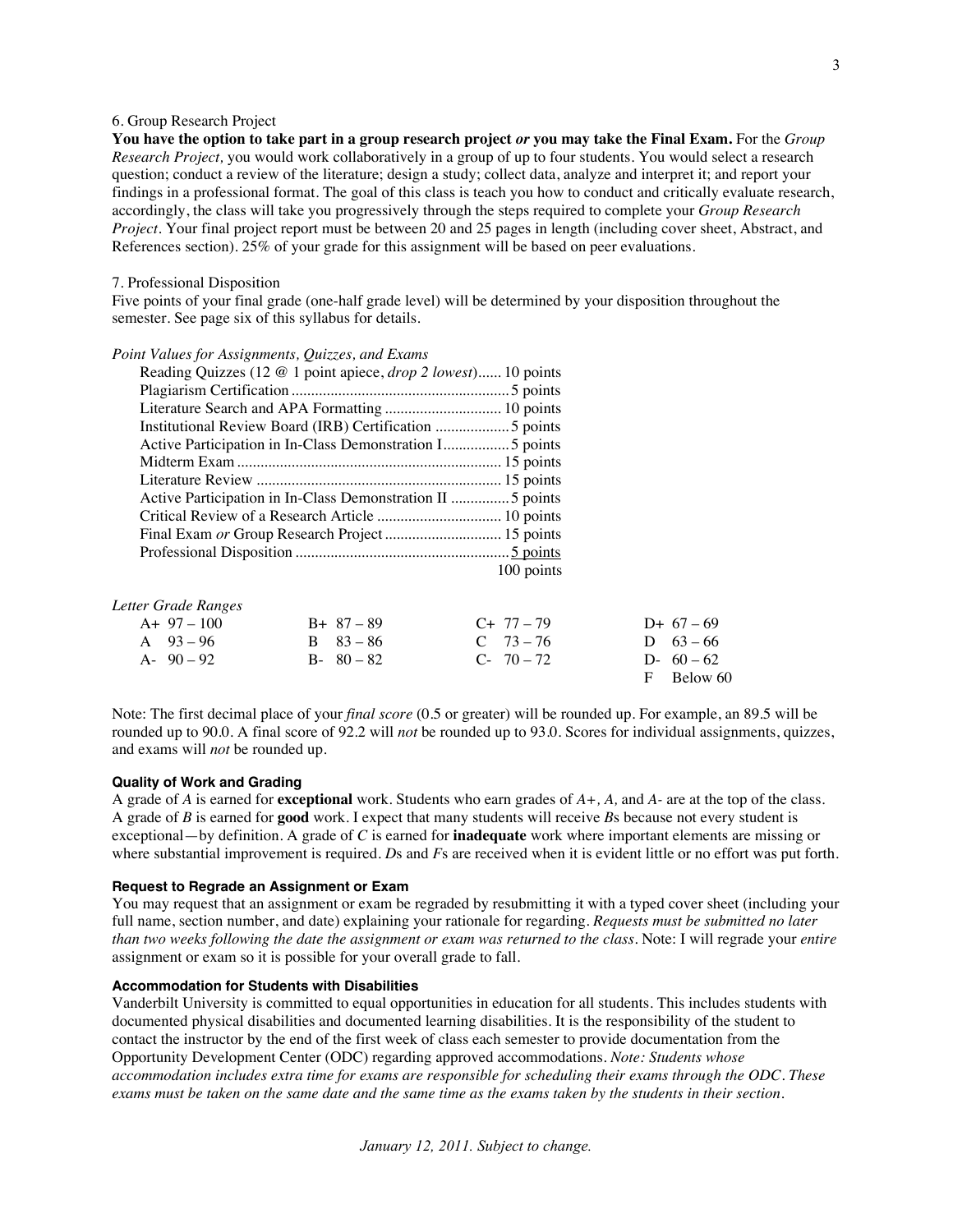# **Honor Code**

"Academic honesty is fundamental to the activities and principles of a university. All members of the academic community must be confident that each person's work has been responsibly and honorably acquired, developed, and presented. Any effort to gain an advantage not given to all students is dishonest whether or not the effort was successful. The academic community regards academic honesty as an extremely serious matter, with serious consequences that range from probation to expulsion. When in doubt about plagiarism, paraphrasing, quoting, or collaboration, consult the course instructor." [Source: http://web.missouri.edu/~hanuscind/8710/]

*Excerpts from "Chapter 2: The Honor Code"* [Source: www.vanderbilt.edu/student\_handbook/chapter2.html] Violations of the Honor Code are cause for disciplinary actions imposed by the appropriate honor council. Among the possible violations are the following:

- **Falsifying or cheating** on a report, paper, exercise, problem, test or examination, tape, film, or computer program submitted by a student to meet course requirements. Cheating includes the use of unauthorized aids (such as crib sheets, answer keys, discarded computer programs, the aid of another person on a take-home exam, etc.); copying from another student's work; unauthorized use of books, notes, or other outside materials during "closed book" exams; soliciting, giving, and/or receiving unauthorized aid orally or in writing; or similar action contrary to the principles of academic honesty.
- **Plagiarism** on an assigned paper, theme, report, or other material submitted to meet course requirements. Plagiarism is defined as incorporating into one's own work the work or ideas of another without properly indicating that source. A full discussion of plagiarism and proper citation is provided in the section below.
- **Failure to report** a known or suspected violation of the Code in the manner prescribed.
- **Any action designed to deceive** a member of the faculty, a staff member, or a fellow student regarding principles contained in the Honor Code, such as securing an answer to a problem for one course from a faculty member in another course when such assistance has not been authorized.
- **Any falsification of class records** or other materials submitted to demonstrate compliance with course requirements or to obtain class credit, including falsifying records of class attendance, attendance at required events or events for which credit is given, or attendance or hours spent at internships or other work service.
- **Submission of work prepared for another course** without specific prior authorization of the instructors in both courses.
- **Use of texts, papers, computer programs, or other class work prepared by commercial or noncommercial agents** and submitted as a student's own work.
- **Falsification of results** of study and research.

## *The Honor Code Applied to Preparation of Papers*

- Papers are to express the original thoughts of the student. If a topic for a paper has been discussed fully among students prior to an assignment, then the students should consult the instructor about writing on that particular topic.
- Failure to indicate any outside source of ideas, expressions, phrases, or sentences constitutes plagiarism.
- A student may not submit papers substantially the same in content for credit in more than one course, without specific and prior permission of all instructors concerned.

#### *Tests, Examinations, and Other Exercises*

• Students are on their honor not to ask for or give information pertaining to any portion of an examination before or after they have taken it, in such a way as to gain or give an advantage over other student

## *Faculty Responsibilities* [Source: http://studentorgs.vanderbilt.edu/HonorCouncil/facguide.php]

If a faculty member has reason to believe that a breach of the Honor System has been committed, he or she is obligated to take action in one of the following ways:

- Issue a personal warning to the student(s) suspected of academic dishonesty that, unless the action(s) that led to his or her suspicion ceases, the incident will be reported to the Honor Council, or
- Report the incident to the Honor Council.

The flagrancy of the violation determines which course of action the faculty member or student is expected to follow. **The option of warning the student personally is open to the instructor only in the event of a minor suspicion or if there is not evidence available. If suspicion is strong or if evidence is available, the instructor is**  *obligated* **to report the incident to the Honor Council.**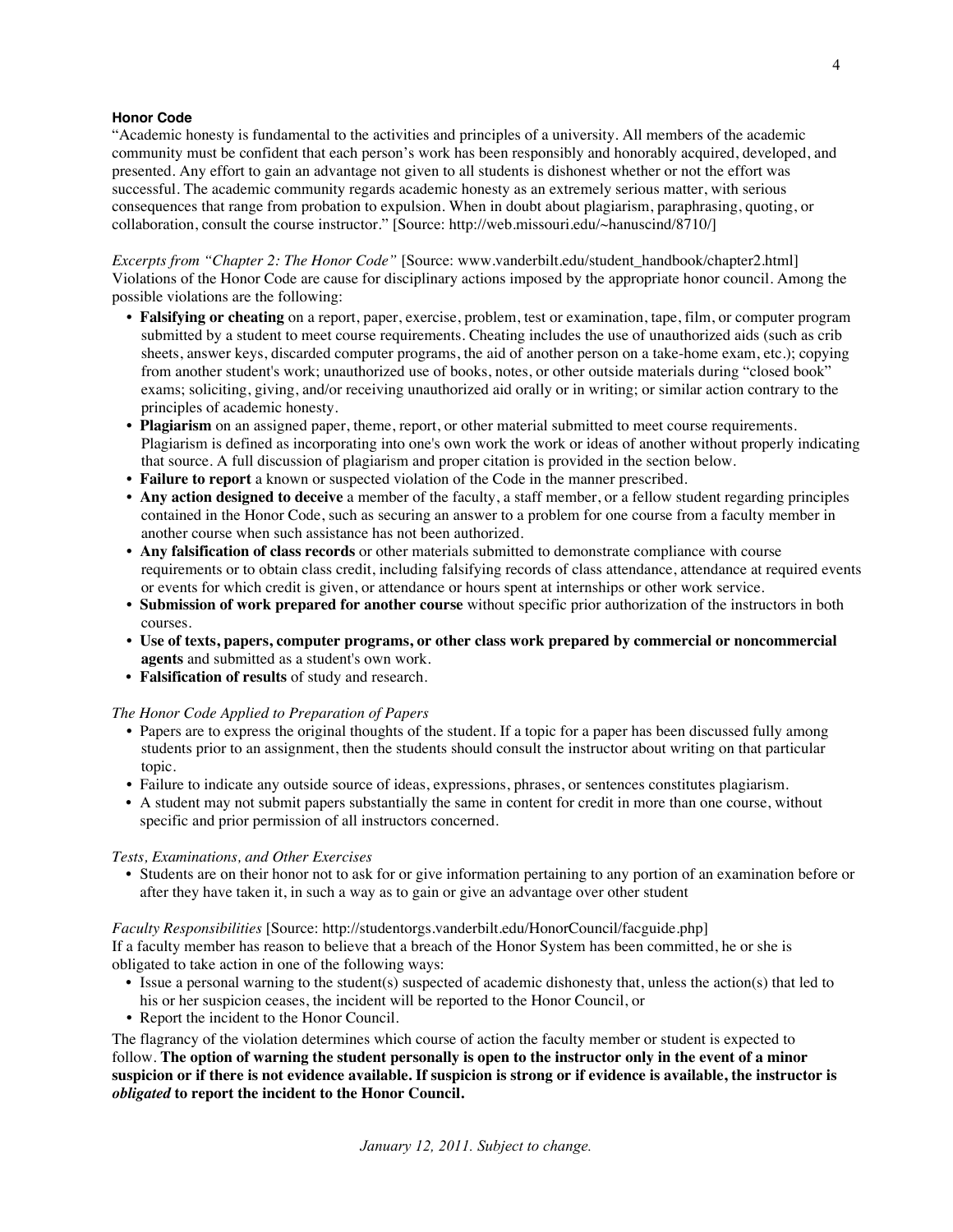### **Requesting Extensions or Make-Ups**

"The faculty of the College of Arts and Science recognizes that occasions arise during the academic year that merit the excused absence of a student from a scheduled class or laboratory during which an examination, quiz, or other graded exercise is given. **Examples include participation in sponsored university activities (e.g., debate team, varsity sports), observance of officially designated religious holidays, serious personal problems (e.g., serious illness, death of a member of the student's family), and matters relating to the student's academic training (e.g., graduate or professional school interviews).** While determination of the merit of a case is left primarily to the discretion of the individual instructor, **conflicts arising from personal travel plans or social obligations** *do not*  **qualify as excused absences**. The primary determination of whether a student's absence from class occurs for a reason that warrants rescheduling a graded exercise for that student is left to the judgment of the individual instructor. A standard of reasonableness should apply in making such judgments. Except in cases of true emergency, student petitions for making up missed graded exercises must be made prior to the missed class, preferably at the beginning of the semester or at the earliest time thereafter when the need to be absent is known to the student. Faculty members retain discretion in the form and timing of makeup exercises or in devising other strategies for accommodating students." [Source: www.math.vanderbilt.edu/~ramrasda/170A-1syllabus.doc]

## **Examples of Unacceptable Requests**

#### *An Overwhelmed Student*

"I wanted to speak with you about the possibility of granting me a one day extension on the lit review based on some circumstances that have made completing the assignment by tomorrow extremely difficult. I am currently taking 18 hours of HOD coursework, applying to medical schools, applying to HOD internships, working part-time, and researching in the medical center. In the past two weeks, my coursework in my classes has been unusually heavy. I have been facing several deadlines with grad school applications and HOD internship deadlines, and have been facing a major time crunch at my work. Typically I avoid pulling all-nighters but there are occasions where I have done it. I have been averaging five hours a night consistently in the last couple weeks and am still sick. I am physically and mentally drained. This project is the last item I have left to complete, but I am not able to stay up and do it tonight I am physically unfit to start when I get out of my last class at 7 pm."

## *A Student Who Knows That Being Overwhelmed is Not an Excuse, But Tries Anyway*

I am in Section 2 of HOD 1700. I know that the "overwhelmed student" was not an acceptable excuse for an extension, but on October 21st, the day of your midterm, I also have a 10 page paper due and a 12-15 page paper due. I am talking with my other professors to see if they will work with me on doing something early or later, but I wanted to know if taking your midterm 1-2 days later could be an option. I am going to schedule a meeting on Scheduly on Tuesday afternoon if you would like to talk about this in person.

## *A Student Confused about the Due Date*

"I am not sure why, but I think I just got the dates confused in my head. I thought the review was due Thursday and not Tuesday. I started working on it Saturday, but have a big Ethics paper I have been focusing on and just got really stressed out in giving my best work on both of these. I was wondering if there is anyway I could have an extension to Thursday."

## *A Student Suffering Technical Difficulties*

"I have a major problem. My computer spontaneously shut off with my assignment obviously being on it...and refuses to turn on. When I do manage to turn it on the screen flickers a solid blue and makes static noises and then shuts off again. I am on my way to the Mac store now to see if I can recover my files...if I am unable to recover these files I wanted to ask you what my options are concerning the assignment."

## *A Student Who Wants to Do His Best*

"I humbly ask for a 24 hour extension for the assignment. I am primarily asking for the extension, however, because of the caliber of work I know you expect from me and that I expect from myself. I \*could\* finish the work on time, but it will not meet the standard I know you expect me to meet regarding quality of work."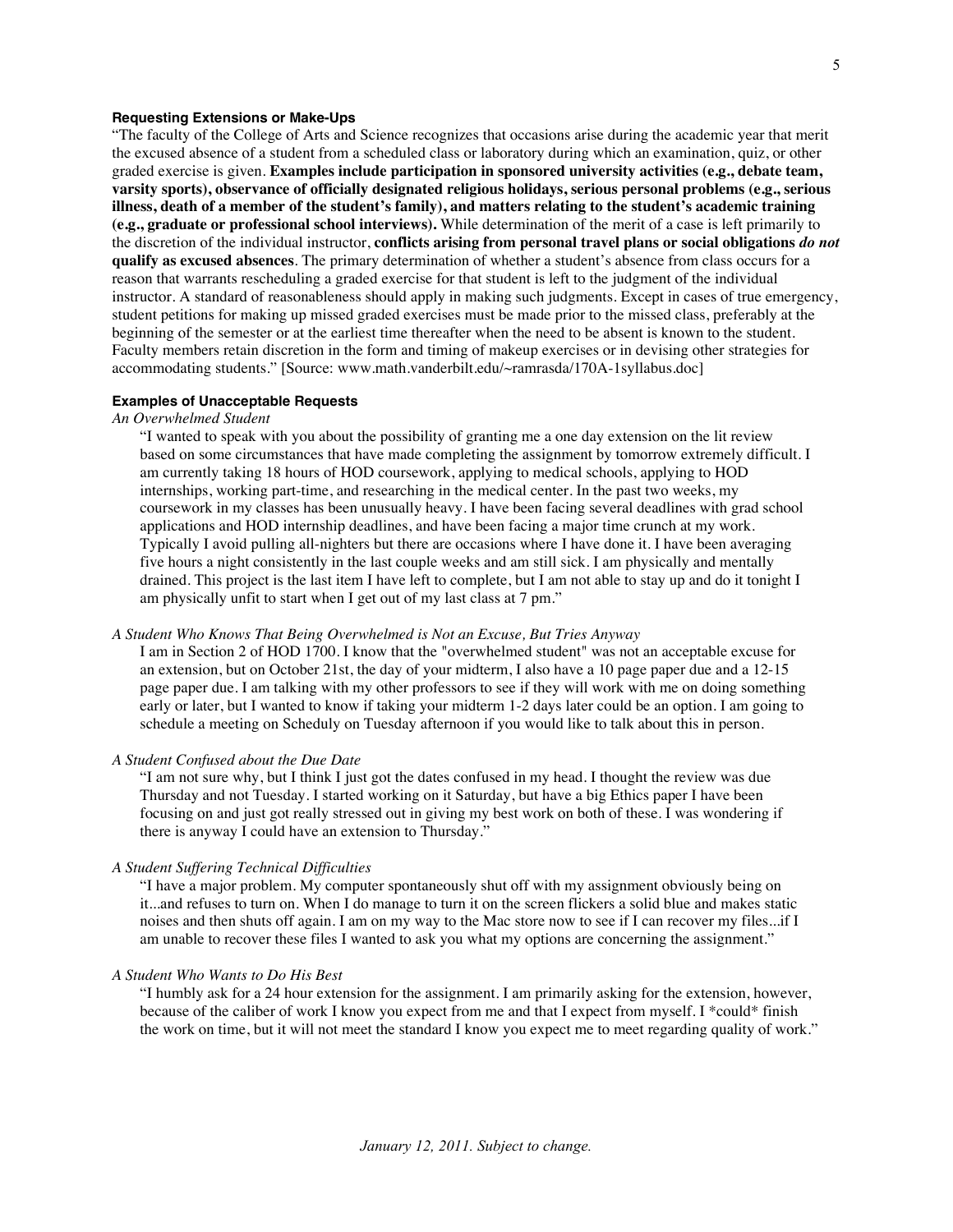## **Professional Dispositions**

*"The function of education is to teach one to think intensively and to think critically... intelligence plus character—that is the goal of true education."* – Martin Luther King, Jr.

My goal as your instructor is to provide you opportunities to develop the knowledge, skills, and *dispositions* necessary to succeed in the world. The only way to improve these is through hard work with good coaching. Students are used to working on their knowledge and skills, and receiving feedback through graded assignments and tests. I am adding an additional component related to your dispositions—your character. Some students think that college is not the "real world." It is. Don't wait until you graduate to start acting like a professional. Start now. Develop habits that will impress your employer and colleagues from your very first day on the job.

Just as you evaluate your instructors at the end of the semester, I will be evaluating you. Throughout the semester I will be observing your behavior and providing you feedback. These are some of the things I will be looking for:

| 1. Attendance            | Attendance is not required, but responsible students attend class nevertheless.                                                                                                                                                                                                                                                                                                                                                                                                                |
|--------------------------|------------------------------------------------------------------------------------------------------------------------------------------------------------------------------------------------------------------------------------------------------------------------------------------------------------------------------------------------------------------------------------------------------------------------------------------------------------------------------------------------|
| 2. Punctuality           | If you show up on time, you're late. Arrive to class a few minutes early, get<br>settled in, and then be quiet and focused the moment class starts. You'll<br>know that class has started because I'll say something like "Ok. Let's get<br>started." Also, maintain attention until the last moment of class. Do not pack<br>up your materials in anticipation of the end of class, it's rude. You'll know<br>that class has ended when I say, "That's it for today, I'll see you next time." |
| 4. Attention             | Pay attention in class. This means you should not sleep, talk with your<br>neighbor, read material that is not related to class, text message, or work on<br>your computer. When a student asks a question or makes a comment, pay<br>careful attention to what they are saying. You should show your fellow<br>students as much respect as you show me. You expect the same from them.                                                                                                        |
| 3. Participation         | Students almost always have an opinion on the issues discussed in class.<br>Don't keep them to yourself or whisper them to a neighbor. Raise your hand<br>and contribute. Don't worry about sounding foolish. It's ok to be wrong.<br>Be brave. Discovering that you're wrong and changing your mind is essential<br>to learning. If you don't understand something, ask.                                                                                                                      |
| 4. Maturity              | Don't make excuses and ask for an extension unless it is justified according<br>to the criteria listed on the top of page five-not your personal criteria. The<br>rules listed in this syllabus apply to everyone. Don't try to negotiate every<br>last point on assignments or tests. Some students say, "It doesn't hurt to ask."<br>It does hurt to repeatedly ask. Someday, you will legitimately need help a<br>and you will not receive it if you have abused the privilege in the past. |
| 5. Responsibility        | You have the syllabus—many answers to the questions students ask me<br>can be found in it. Figure things out for yourself whenever you can.                                                                                                                                                                                                                                                                                                                                                    |
| 6. Communication         | You should use a professional tone in email correspondence with all of your<br>professors. You should start with "Dear Andy," or "Dear Dr. Van Schaack."<br>Spelling, grammar, and punctuation are important. Be direct and to the point.<br>Do not use exclamation points or SMS abbreviations. You should close with<br>something like "Sincerely yours," or "Best regards," followed by your name.                                                                                          |
| 6. Honesty and Integrity | This is absolutely the wrong class to cheat in. I work very hard to ensure that<br>all students are provided the same opportunity to succeed. The penalty at<br>Vanderbilt for cheating is severe-it is not worth it.                                                                                                                                                                                                                                                                          |